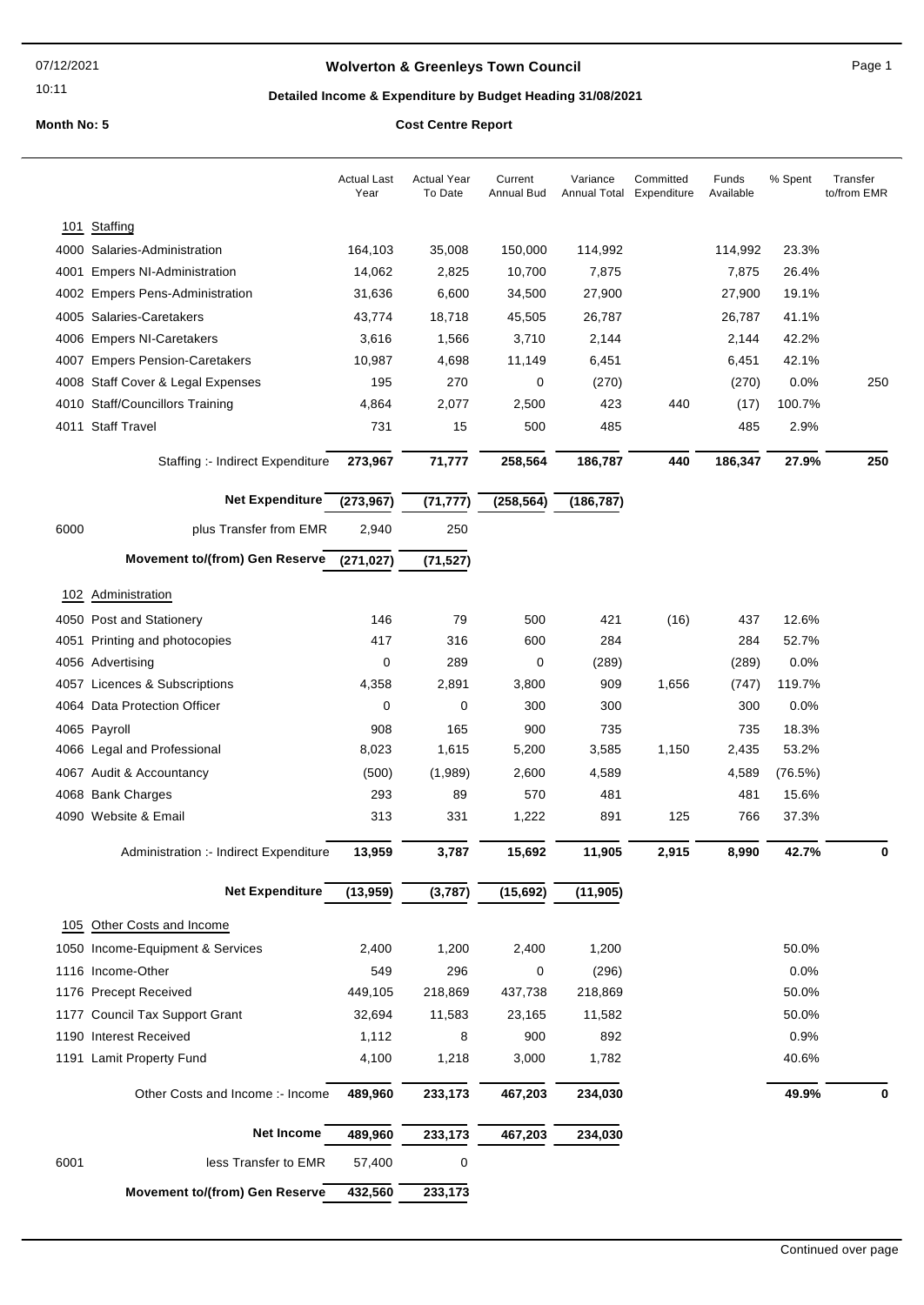## **Wolverton & Greenleys Town Council** Manual Page 2

10:11

## **Detailed Income & Expenditure by Budget Heading 31/08/2021**

|          |                                           | <b>Actual Last</b><br>Year | <b>Actual Year</b><br>To Date | Current<br><b>Annual Bud</b> | Variance<br>Annual Total | Committed<br>Expenditure | Funds<br>Available | % Spent | Transfer<br>to/from EMR |
|----------|-------------------------------------------|----------------------------|-------------------------------|------------------------------|--------------------------|--------------------------|--------------------|---------|-------------------------|
|          | 201 Town Hall-Running                     |                            |                               |                              |                          |                          |                    |         |                         |
|          | 1000 Rent from Tenants                    | 20,232                     | 8,791                         | 20,760                       | 11,969                   |                          |                    | 42.3%   |                         |
|          | 1010 Library Recharges                    | 7,000                      | 3,500                         | 7,000                        | 3,500                    |                          |                    | 50.0%   |                         |
|          | 1110 Income-Meeting Room                  | 14                         | 0                             | 500                          | 500                      |                          |                    | 0.0%    |                         |
|          | 1116 Income-Other                         | 1,021                      | 761                           | 500                          | (261)                    |                          |                    | 152.2%  |                         |
|          | Town Hall-Running :- Income               | 28,267                     | 13,053                        | 28,760                       | 15,707                   |                          |                    | 45.4%   | 0                       |
|          | 4058 IT Costs                             | 7,340                      | 7,960                         | 8,600                        | 640                      |                          | 640                | 92.6%   |                         |
|          | 4100 Rates                                | 5,993                      | 5,993                         | 6,100                        | 107                      |                          | 107                | 98.2%   |                         |
|          | 4101 Water Charges                        | 377                        | 24                            | 400                          | 376                      |                          | 376                | 6.1%    |                         |
| 4110 Gas |                                           | 3,385                      | 987                           | 2,000                        | 1,013                    |                          | 1,013              | 49.4%   |                         |
|          | 4111 Electricity                          | 2,508                      | 1,160                         | 4,325                        | 3,165                    |                          | 3,165              | 26.8%   |                         |
|          | 4115 Telephone                            | 13                         | 16                            | 1,300                        | 1,284                    |                          | 1,284              | 1.2%    |                         |
|          | 4116 Internet                             | 597                        | 217                           | 650                          | 433                      |                          | 433                | 33.4%   |                         |
|          | 4120 Town Hall-Minor Expenses             | 294                        | 274                           | 1,500                        | 1,226                    | 35                       | 1,192              | 20.6%   |                         |
|          | 4125 Town Hall-Maintenance                | 4,693                      | 4,094                         | 1,000                        | (3,094)                  | 187                      | (3,280)            | 428.0%  | 3,958                   |
|          | 4126 Cleaning                             | 5,582                      | 796                           | 7,050                        | 6,254                    |                          | 6,254              | 11.3%   |                         |
|          | 4128 Town Hall-Security                   | 1,035                      | 2,250                         | 1,300                        | (950)                    |                          | (950)              | 173.1%  | 2,250                   |
|          | 4140 PWLB-Repayments                      | 40,953                     | 20,476                        | 41,000                       | 20,524                   |                          | 20,524             | 49.9%   |                         |
|          | 4315 Equipmt Purchase & Maint.            | 3,339                      | 195                           | 15,500                       | 15,306                   |                          | 15,306             | 1.3%    |                         |
|          | Town Hall-Running :- Indirect Expenditure | 76,109                     | 44,441                        | 90,725                       | 46,284                   | 221                      | 46,063             | 49.2%   | 6,208                   |
|          | Net Income over Expenditure               | (47, 842)                  | (31, 389)                     | (61, 965)                    | (30, 576)                |                          |                    |         |                         |
| 6000     | plus Transfer from EMR                    | 0                          | 6,208                         |                              |                          |                          |                    |         |                         |
|          | <b>Movement to/(from) Gen Reserve</b>     | (47, 842)                  | (25, 181)                     |                              |                          |                          |                    |         |                         |
|          | 203 Leased Assets                         |                            |                               |                              |                          |                          |                    |         |                         |
|          | 4152 Greenleys Depot                      | 1,768                      | (1,504)                       | 2,000                        | 3,504                    |                          | 3,504              | (75.2%) |                         |
|          | 4153 Water Tower                          | 2,084                      | 1,797                         | 500                          | (1, 297)                 |                          | (1,297)            | 359.3%  |                         |
|          | 4155 Urban Farm                           | 140                        | 0                             | 500                          | 500                      |                          | 500                | 0.0%    |                         |
|          |                                           |                            |                               |                              |                          |                          |                    |         |                         |
|          | Leased Assets :- Indirect Expenditure     | 3,992                      | 293                           | 3,000                        | 2,707                    | $\pmb{0}$                | 2,707              | 9.8%    | 0                       |
|          | <b>Net Expenditure</b>                    | (3,992)                    | (293)                         | (3,000)                      | (2,707)                  |                          |                    |         |                         |
|          | 210 Allotments                            |                            |                               |                              |                          |                          |                    |         |                         |
|          | 1020 Community Orchard                    | 47                         | $\pmb{0}$                     | 58                           | 58                       |                          |                    | $0.0\%$ |                         |
|          | 1021 Hodge Furze                          | 51                         | (50)                          | 0                            | 50                       |                          |                    | 0.0%    |                         |
|          | 1022 Old Wolverton                        | 675                        | 5                             | 706                          | 701                      |                          |                    | 0.7%    |                         |
|          |                                           | 5,591                      | 80                            | 5,809                        | 5,729                    |                          |                    | 1.4%    |                         |
|          | 1023 Stacey Hill                          |                            |                               |                              |                          |                          |                    |         |                         |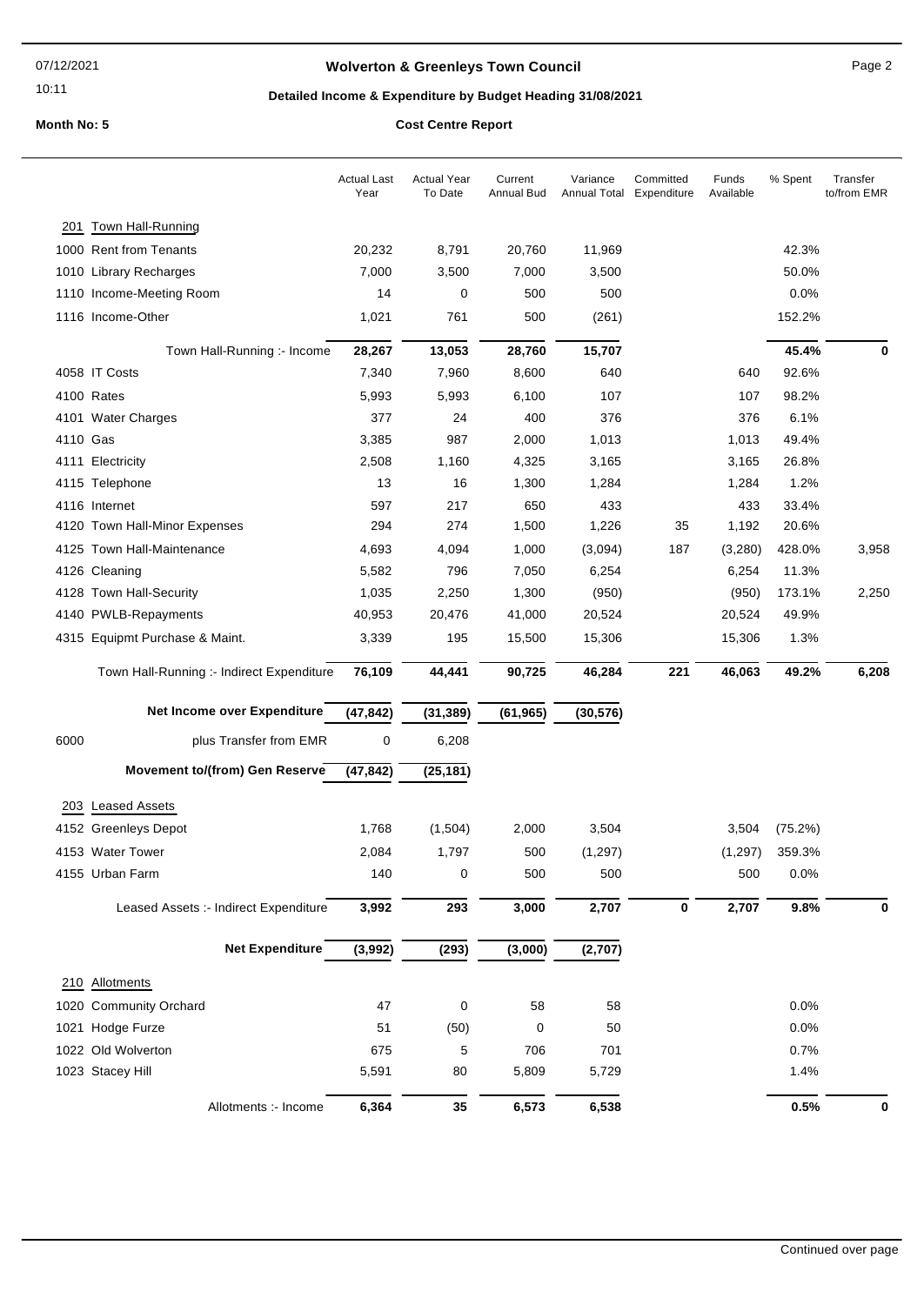#### 07/12/2021

#### 10:11

## **Wolverton & Greenleys Town Council** Manual Page 3

## **Detailed Income & Expenditure by Budget Heading 31/08/2021**

|          |                                                 | <b>Actual Last</b><br>Year | <b>Actual Year</b><br>To Date | Current<br><b>Annual Bud</b> | Variance<br><b>Annual Total</b> | Committed<br>Expenditure | Funds<br>Available | % Spent | Transfer<br>to/from EMR |
|----------|-------------------------------------------------|----------------------------|-------------------------------|------------------------------|---------------------------------|--------------------------|--------------------|---------|-------------------------|
|          | 4209 In Bloom                                   | $\mathbf 0$                | 30                            | 0                            | (30)                            |                          | (30)               | 0.0%    |                         |
|          | 4400 General Allotment Costs                    | 404                        | 55                            | 0                            | (55)                            |                          | (55)               | 0.0%    |                         |
|          | 4405 Stacey Hill Expenses                       | 1,854                      | 1,202                         | 1,750                        | 548                             | 197                      | 351                | 80.0%   |                         |
|          | 4407 Old Wolverton                              | 429                        | 17                            | 490                          | 473                             |                          | 473                | 3.5%    |                         |
|          | 4408 Orchard Allotments                         | 332                        | 8                             | 350                          | 342                             |                          | 342                | 2.2%    |                         |
|          | Allotments :- Indirect Expenditure              | 3,018                      | 1,312                         | 2,590                        | 1,278                           | 197                      | 1,081              | 58.3%   | 0                       |
|          | Net Income over Expenditure                     | 3,346                      | (1, 277)                      | 3,983                        | 5,260                           |                          |                    |         |                         |
| 301      | <b>Community Grants</b>                         |                            |                               |                              |                                 |                          |                    |         |                         |
|          | 1117 Income-Grants                              | 30,254                     | (7,600)                       | 0                            | 7,600                           |                          |                    | 0.0%    | 7,600                   |
|          | Community Grants :- Income                      | 30,254                     | (7,600)                       | 0                            | 7,600                           |                          |                    |         | 7,600                   |
|          | 4200 Remembrance                                | 38                         | 69                            | 700                          | 631                             | 16                       | 615                | 12.1%   |                         |
|          | 4201 Grants                                     | 9,540                      | 7,000                         | 8,000                        | 1,000                           | 406                      | 595                | 92.6%   | 7,000                   |
| 4207 CAB |                                                 | 0                          | 0                             | 7,500                        | 7,500                           |                          | 7,500              | 0.0%    |                         |
|          | 4379 New Projects                               | 698                        | 247                           | 0                            | (247)                           |                          | (247)              | 0.0%    | 247                     |
|          | <b>Community Grants :- Indirect Expenditure</b> | 10,276                     | 7,316                         | 16,200                       | 8,884                           | 421                      | 8,463              | 47.8%   | 7,247                   |
|          | Net Income over Expenditure                     | 19,978                     | (14, 916)                     | (16, 200)                    | (1, 284)                        |                          |                    |         |                         |
| 6000     | plus Transfer from EMR                          | $\mathbf 0$                | 14,847                        |                              |                                 |                          |                    |         |                         |
| 6001     | less Transfer to EMR                            | 19,000                     | 0                             |                              |                                 |                          |                    |         |                         |
|          | <b>Movement to/(from) Gen Reserve</b>           | 978                        | (69)                          |                              |                                 |                          |                    |         |                         |
|          |                                                 |                            |                               |                              |                                 |                          |                    |         |                         |
|          | 305 Community Projects                          |                            |                               |                              |                                 |                          |                    |         |                         |
|          | 1100 Income-Newsletter & Adverts                | 1,818                      | 778                           | 3,000                        | 2,222                           |                          |                    | 25.9%   |                         |
|          | 1125 Hodge Lea Meeting Place                    | 795                        | 787                           | 4,500                        | 3,713                           |                          |                    | 17.5%   |                         |
|          | Community Projects :- Income                    | 2,613                      | 1,565                         | 7,500                        | 5,935                           |                          |                    | 20.9%   | 0                       |
|          | 4230 Floodlight Running Costs                   | 220                        | 268                           | 375                          | 107                             |                          | 107                | 71.5%   |                         |
|          | 4231 Digital Inclusion                          | (59)                       | 0                             | 1,000                        | 1,000                           |                          | 1,000              | 0.0%    |                         |
|          | 4235 Newsletter Costs                           | 18,012                     | 4,884                         | 15,500                       | 10,616                          | 640                      | 9,976              | 35.6%   |                         |
|          | 4261 Hodge Lea Meeting Place                    | 3,696                      | 1,930                         | 4,500                        | 2,570                           |                          | 2,570              | 42.9%   |                         |
|          | 4263 Greenleys Community Garden                 | 0                          | 0                             | 0                            | 0                               | (1,025)                  | 1,025              | 0.0%    |                         |
|          | 4265 Youth work                                 | 0                          | 0                             | 500                          | 500                             |                          | 500                | 0.0%    |                         |
|          | 4315 Equipmt Purchase & Maint.                  | 0                          | 41                            | 0                            | (41)                            |                          | (41)               | 0.0%    |                         |
|          | 4379 New Projects                               | 1,534                      | 90                            | 10,000                       | 9,910                           |                          | 9,910              | 0.9%    | 90                      |
|          | Community Projects :- Indirect Expenditure      | 23,403                     | 7,213                         | 31,875                       | 24,662                          | (385)                    | 25,047             | 21.4%   | 90                      |
|          | Net Income over Expenditure                     | (20, 790)                  | (5,647)                       | (24, 375)                    | (18, 728)                       |                          |                    |         |                         |
| 6000     | plus Transfer from EMR                          | 1,093                      | 90                            |                              |                                 |                          |                    |         |                         |
|          | <b>Movement to/(from) Gen Reserve</b>           | (19, 697)                  | (5, 558)                      |                              |                                 |                          |                    |         |                         |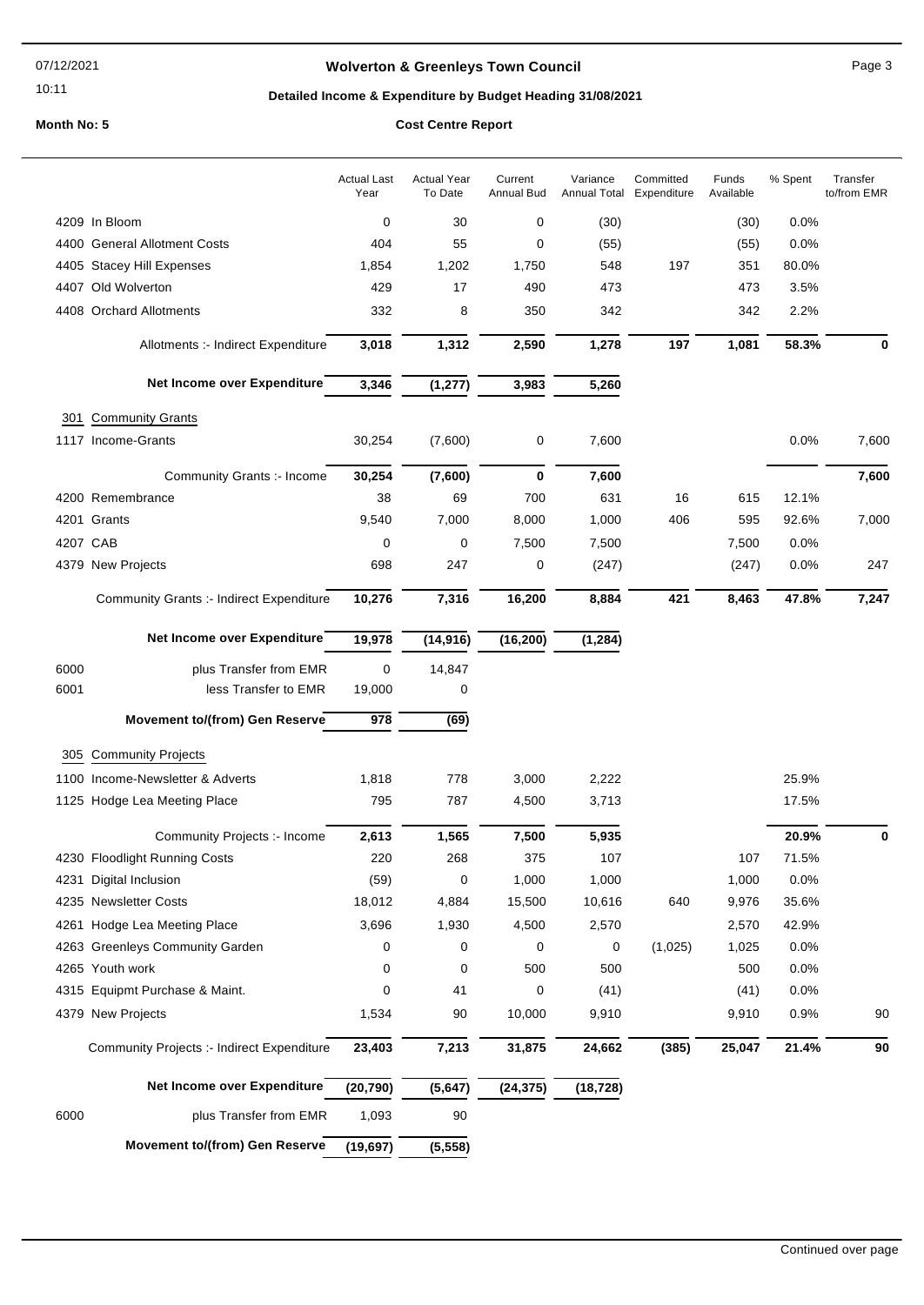10:11

## **Wolverton & Greenleys Town Council Contract Contract Contract Page 4**

## **Detailed Income & Expenditure by Budget Heading 31/08/2021**

|      |                                                 | <b>Actual Last</b><br>Year | <b>Actual Year</b><br>To Date | Current<br><b>Annual Bud</b> | Variance<br>Annual Total Expenditure | Committed | Funds<br>Available | % Spent | Transfer<br>to/from EMR |
|------|-------------------------------------------------|----------------------------|-------------------------------|------------------------------|--------------------------------------|-----------|--------------------|---------|-------------------------|
|      | 310 Community Events                            |                            |                               |                              |                                      |           |                    |         |                         |
|      | 1105 Income-Twinning                            | 0                          | 0                             | 1,000                        | 1,000                                |           |                    | 0.0%    |                         |
|      | 1106 Income - Fireworks                         | 0                          | 0                             | 2,300                        | 2,300                                |           |                    | 0.0%    |                         |
|      | 1107 Income - Town Trail App                    | 0                          | 0                             | 500                          | 500                                  |           |                    | 0.0%    |                         |
|      | 1108 Income-New projects                        | (350)                      | 0                             | 0                            | 0                                    |           |                    | 0.0%    |                         |
|      | 1109 Income - Summer Festival                   | (120)                      | 0                             | 0                            | 0                                    |           |                    | 0.0%    |                         |
|      | Community Events :- Income                      | (470)                      | 0                             | 3,800                        | 3,800                                |           |                    | 0.0%    | 0                       |
|      | 4274 Summer Festival                            | 519                        | 0                             | 2,500                        | 2,500                                |           | 2,500              | 0.0%    |                         |
|      | 4275 Town Twinning                              | 50                         | 0                             | 1,000                        | 1,000                                |           | 1,000              | 0.0%    |                         |
|      | 4277 Fireworks                                  | 0                          | 1,563                         | 8,500                        | 6,938                                | 1,388     | 5,550              | 34.7%   |                         |
|      | 4278 Lantern Festival                           | 1,821                      | 0                             | 5,140                        | 5,140                                |           | 5,140              | 0.0%    |                         |
|      | <b>Community Events :- Indirect Expenditure</b> | 2,390                      | 1,563                         | 17,140                       | 15,578                               | 1,388     | 14,190             | 17.2%   | $\bf{0}$                |
|      | Net Income over Expenditure                     | (2,860)                    | (1, 563)                      | (13, 340)                    | (11, 778)                            |           |                    |         |                         |
|      |                                                 |                            |                               |                              |                                      |           |                    |         |                         |
| 6000 | plus Transfer from EMR                          | 1,038                      | 0                             |                              |                                      |           |                    |         |                         |
| 6001 | less Transfer to EMR                            | (574)                      | 0                             |                              |                                      |           |                    |         |                         |
|      | <b>Movement to/(from) Gen Reserve</b>           | (1, 248)                   | (1, 562)                      |                              |                                      |           |                    |         |                         |
| 401  | <b>Town Upkeep</b>                              |                            |                               |                              |                                      |           |                    |         |                         |
|      | 4209 In Bloom                                   | 2,556                      | 135                           | 2,500                        | 2,365                                | 716       | 1,649              | 34.0%   |                         |
|      | 4300 Christmas Lights Running                   | 0                          | 16                            | 250                          | 234                                  |           | 234                | 6.2%    |                         |
|      | 4301 Christmas Trees                            | 0                          | 0                             | $\mathbf 0$                  | 0                                    | 14        | (14)               | 0.0%    |                         |
|      | 4302 Dog Waste Collection                       | 12,713                     | 3,046                         | 12,000                       | 8,954                                |           | 8,954              | 25.4%   |                         |
|      | 4303 Road Sweeping                              | 1,653                      | 0                             | 0                            | 0                                    |           | 0                  | 0.0%    |                         |
|      | 4310 Caretaker Costs                            | 276                        | 57                            | 100                          | 43                                   |           | 43                 | 57.0%   |                         |
|      | 4315 Equipmt Purchase & Maint.                  | 0                          | 0                             | $\mathbf 0$                  | 0                                    | 2,201     | (2,201)            | 0.0%    |                         |
|      | 4316 Planting                                   | 15,263                     | 5,201                         | 14,000                       | 8,799                                | 700       | 8,099              | 42.1%   | 187                     |
|      | 4319 Weed Machine Operation                     | 0                          | 954                           | 0                            | (954)                                |           | (954)              | 0.0%    |                         |
|      | 4320 Vehicle Running Costs                      | 2,571                      | 719                           | 2,000                        | 1,281                                | 223       | 1,059              | 47.1%   |                         |
|      | Town Upkeep :- Indirect Expenditure             | 35,033                     | 10,126                        | 30,850                       | 20,724                               | 3,854     | 16,869             | 45.3%   | 187                     |
|      | <b>Net Expenditure</b>                          | (35, 033)                  | (10, 126)                     | (30, 850)                    | (20, 724)                            |           |                    |         |                         |
| 6000 | plus Transfer from EMR                          | 2,223                      | 187                           |                              |                                      |           |                    |         |                         |
| 6001 | less Transfer to EMR                            | 240                        | 0                             |                              |                                      |           |                    |         |                         |
|      | <b>Movement to/(from) Gen Reserve</b>           | (33,050)                   | (9,939)                       |                              |                                      |           |                    |         |                         |
| 405  | Town Upkeep-Projects                            |                            |                               |                              |                                      |           |                    |         |                         |
|      | 4315 Equipmt Purchase & Maint.                  | 0                          | $\pmb{0}$                     | 0                            | 0                                    | 950       | (950)              | 0.0%    |                         |
|      |                                                 |                            |                               |                              |                                      |           |                    |         |                         |